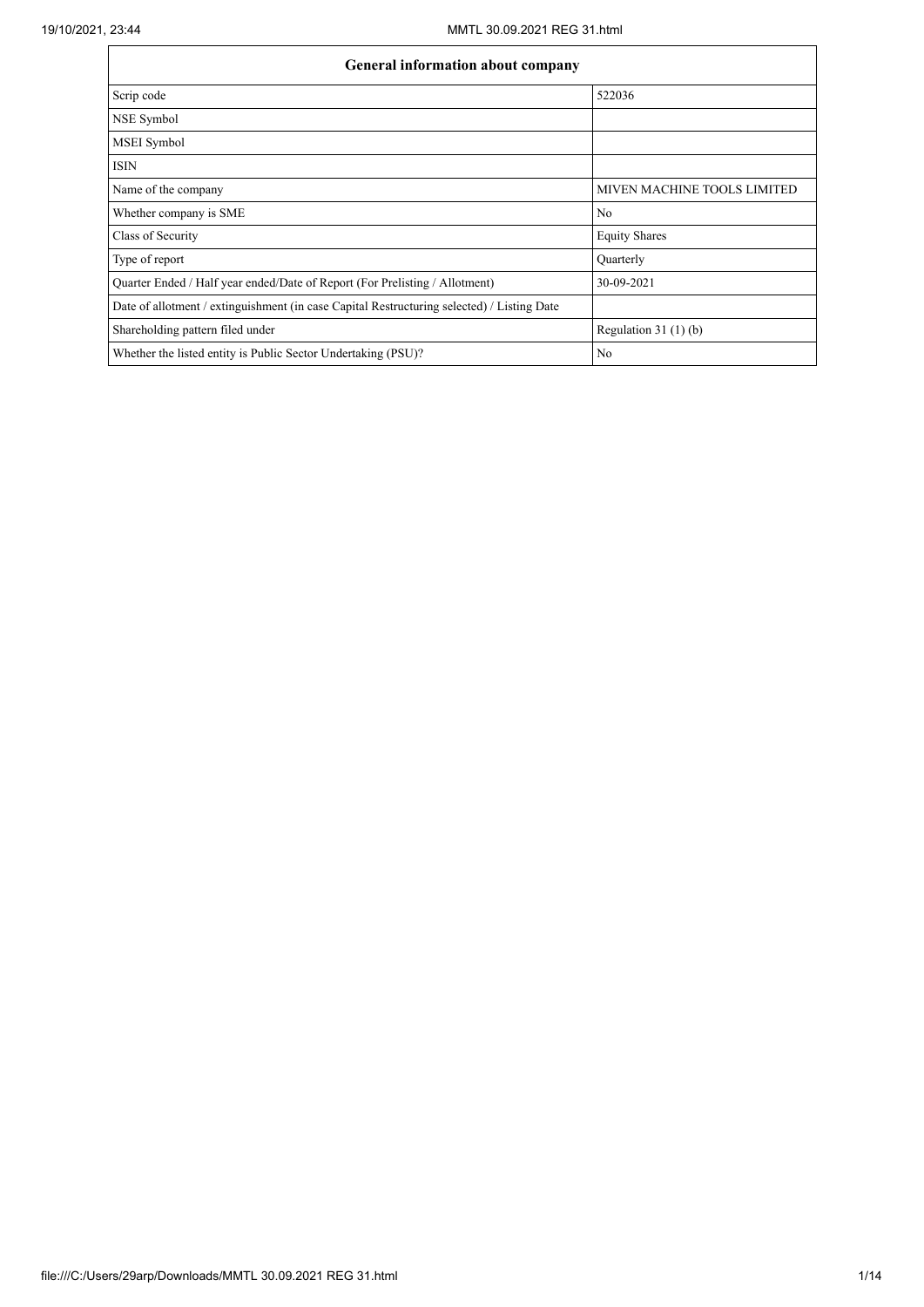$\overline{1}$ 

L,

|                 | <b>Declaration</b>                                                                          |                |                                |                       |                             |
|-----------------|---------------------------------------------------------------------------------------------|----------------|--------------------------------|-----------------------|-----------------------------|
| Sr.<br>No.      | Particular                                                                                  | Yes/No         | Promoter and<br>Promoter Group | Public<br>shareholder | Non Promoter-<br>Non Public |
| $\vert$ 1       | Whether the Listed Entity has issued any partly paid up shares?                             | No             | No                             | N <sub>o</sub>        | N <sub>0</sub>              |
| $\overline{2}$  | Whether the Listed Entity has issued any Convertible Securities<br>$\overline{\mathcal{L}}$ | N <sub>o</sub> | N <sub>0</sub>                 | N <sub>0</sub>        | N <sub>0</sub>              |
| $\overline{3}$  | Whether the Listed Entity has issued any Warrants?                                          | N <sub>o</sub> | No                             | N <sub>o</sub>        | No.                         |
| $\overline{4}$  | Whether the Listed Entity has any shares against which<br>depository receipts are issued?   | No             | No                             | No                    | N <sub>o</sub>              |
| $\overline{5}$  | Whether the Listed Entity has any shares in locked-in?                                      | N <sub>o</sub> | N <sub>o</sub>                 | No                    | N <sub>o</sub>              |
| 6               | Whether any shares held by promoters are pledge or otherwise<br>encumbered?                 | N <sub>o</sub> | No                             |                       |                             |
| $7\overline{ }$ | Whether company has equity shares with differential voting<br>rights?                       | N <sub>o</sub> | No                             | No                    | N <sub>o</sub>              |
| $8\phantom{.}8$ | Whether the listed entity has any significant beneficial owner?                             | N <sub>o</sub> |                                |                       |                             |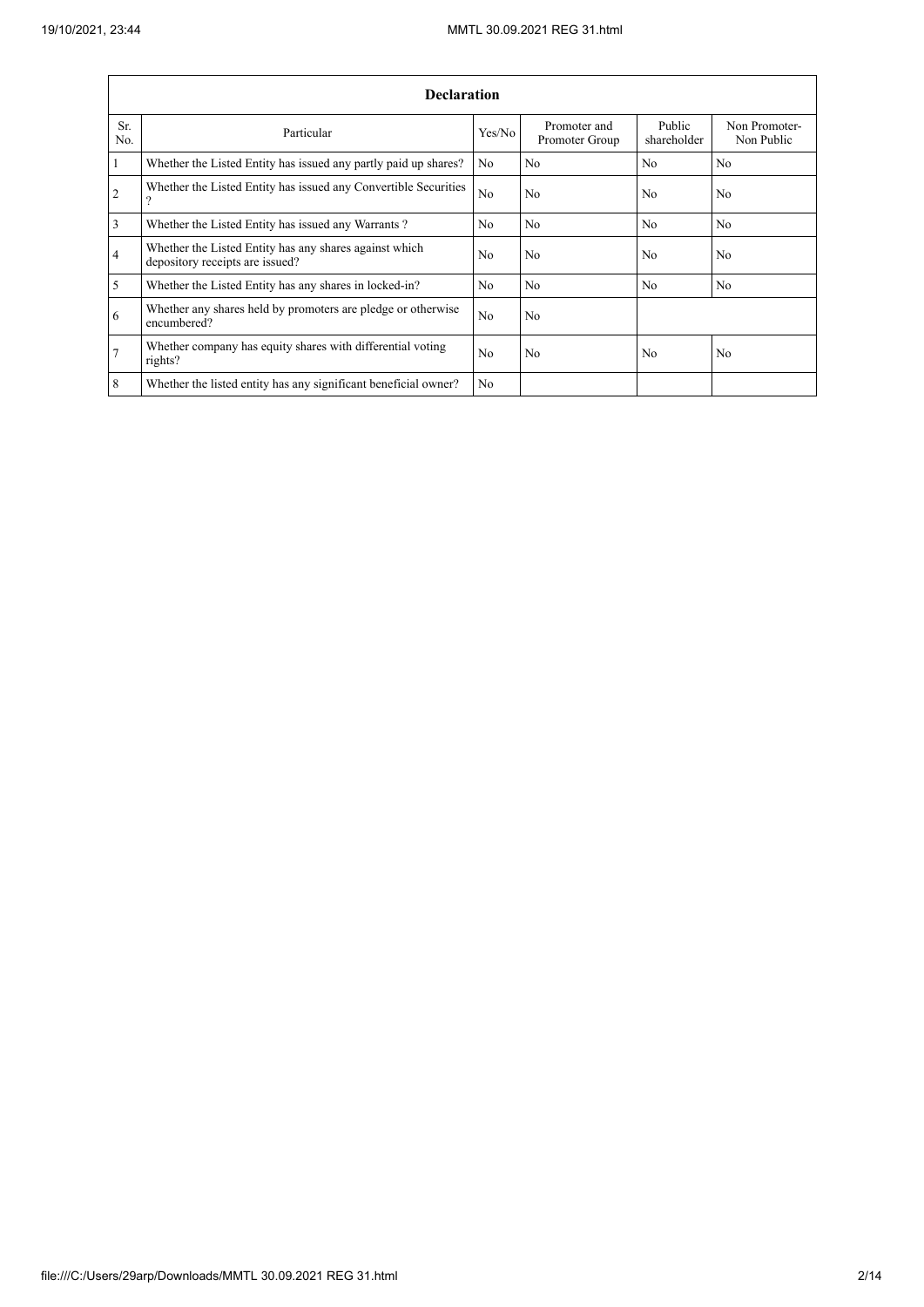$\overline{\phantom{a}}$ 

|                                        |                                           |              |                       |                      |                          |                              | Table I - Summary Statement holding of specified securities |                  |                                                                  |         |                     |
|----------------------------------------|-------------------------------------------|--------------|-----------------------|----------------------|--------------------------|------------------------------|-------------------------------------------------------------|------------------|------------------------------------------------------------------|---------|---------------------|
|                                        | Category                                  | Nos. Of      | No. of<br>fully paid  | No. Of<br>Partly     | No. Of<br>shares         | Total nos.<br>shares         | Shareholding as a<br>$%$ of total no. of                    |                  | Number of Voting Rights held in each<br>class of securities (IX) |         |                     |
| Category<br>$\left( \mathrm{I}\right)$ | of<br>shareholder                         | shareholders | up equity             | paid-up<br>equity    | underlying<br>Depository | held (VII)                   | shares (calculated<br>as per SCRR, 1957)                    |                  | No of Voting (XIV) Rights                                        |         | Total as a          |
|                                        | (II)                                      | (III)        | shares<br>held $(IV)$ | shares<br>held $(V)$ | Receipts<br>(VI)         | $= (IV) +$<br>$(V)$ + $(VI)$ | $(VIII)$ As a % of<br>$(A+B+C2)$                            | Class<br>eg: $X$ | Class<br>eg:y                                                    | Total   | $%$ of<br>$(A+B+C)$ |
| (A)                                    | Promoter<br>&<br>Promoter<br>Group        | 3            | 2252600               |                      |                          | 2252600                      | 75                                                          | 2252600          |                                                                  | 2252600 | 75                  |
| (B)                                    | Public                                    | 2146         | 750900                |                      |                          | 750900                       | 25                                                          | 750900           |                                                                  | 750900  | 25                  |
| (C)                                    | Non<br>Promoter-<br>Non Public            |              |                       |                      |                          |                              |                                                             |                  |                                                                  |         |                     |
| (C1)                                   | <b>Shares</b><br>underlying<br><b>DRs</b> |              |                       |                      |                          |                              |                                                             |                  |                                                                  |         |                     |
| (C2)                                   | Shares held<br>by<br>Employee<br>Trusts   |              |                       |                      |                          |                              |                                                             |                  |                                                                  |         |                     |
|                                        | Total                                     | 2149         | 3003500               |                      |                          | 3003500                      | 100                                                         | 3003500          |                                                                  | 3003500 | 100                 |

٦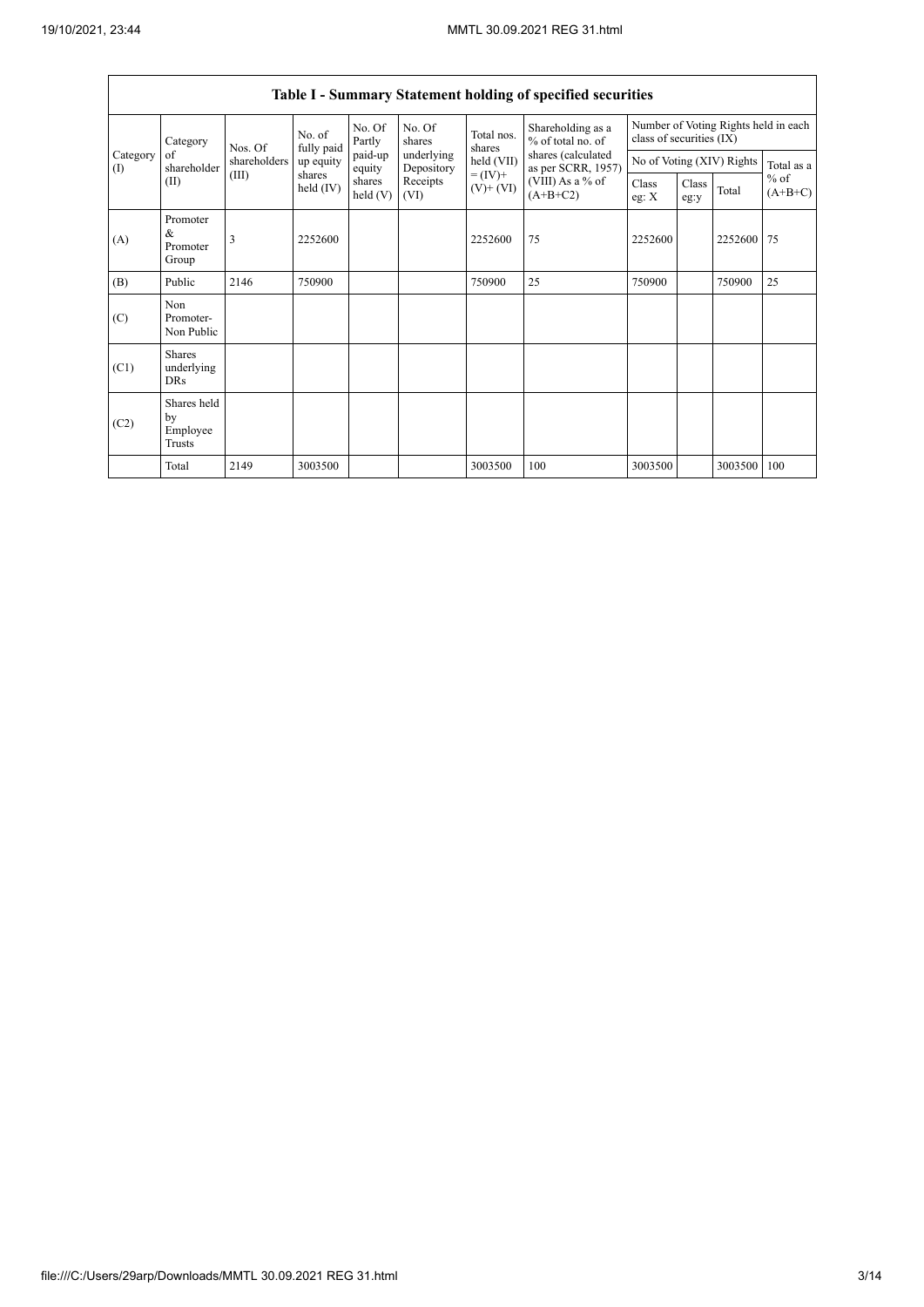|          |                                                |                                               |                                           |                                                           | Table I - Summary Statement holding of specified securities                                |            |                                                          |                         |                                                         |                                       |
|----------|------------------------------------------------|-----------------------------------------------|-------------------------------------------|-----------------------------------------------------------|--------------------------------------------------------------------------------------------|------------|----------------------------------------------------------|-------------------------|---------------------------------------------------------|---------------------------------------|
| Category | Category<br>of                                 | No. Of<br>Shares<br>Underlying<br>Outstanding | No. of<br>Shares<br>Underlying            | No. Of Shares<br>Underlying<br>Outstanding<br>convertible | Shareholding, as a %<br>assuming full<br>conversion of<br>convertible securities (         |            | Number of<br>Locked in<br>shares (XII)                   | <b>Shares</b><br>(XIII) | Number of<br>pledged or<br>otherwise<br>encumbered      | Number of<br>equity shares<br>held in |
| $\rm(I)$ | shareholder<br>(II)                            | convertible<br>securities<br>(X)              | Outstanding<br><b>Warrants</b><br>$(X_i)$ | securities and<br>No. Of<br>Warrants (Xi)<br>(a)          | as a percentage of<br>diluted share capital)<br>$(XI) = (VII)+(X) As a %$<br>of $(A+B+C2)$ | No.<br>(a) | As a<br>$\%$ of<br>total<br><b>Shares</b><br>held<br>(b) | No.<br>(a)              | As a<br>$%$ of<br>total<br><b>Shares</b><br>held<br>(b) | dematerialized<br>form $(XIV)$        |
| (A)      | Promoter<br>$\&$<br>Promoter<br>Group          |                                               |                                           |                                                           | 75                                                                                         |            |                                                          |                         |                                                         | 2252600                               |
| (B)      | Public                                         |                                               |                                           |                                                           | 25                                                                                         |            |                                                          |                         |                                                         | 420901                                |
| (C)      | Non<br>Promoter-<br>Non Public                 |                                               |                                           |                                                           |                                                                                            |            |                                                          |                         |                                                         |                                       |
| (C1)     | <b>Shares</b><br>underlying<br><b>DRs</b>      |                                               |                                           |                                                           |                                                                                            |            |                                                          |                         |                                                         |                                       |
| (C2)     | Shares held<br>by<br>Employee<br><b>Trusts</b> |                                               |                                           |                                                           |                                                                                            |            |                                                          |                         |                                                         |                                       |
|          | Total                                          |                                               |                                           |                                                           | 100                                                                                        |            |                                                          |                         |                                                         | 2673501                               |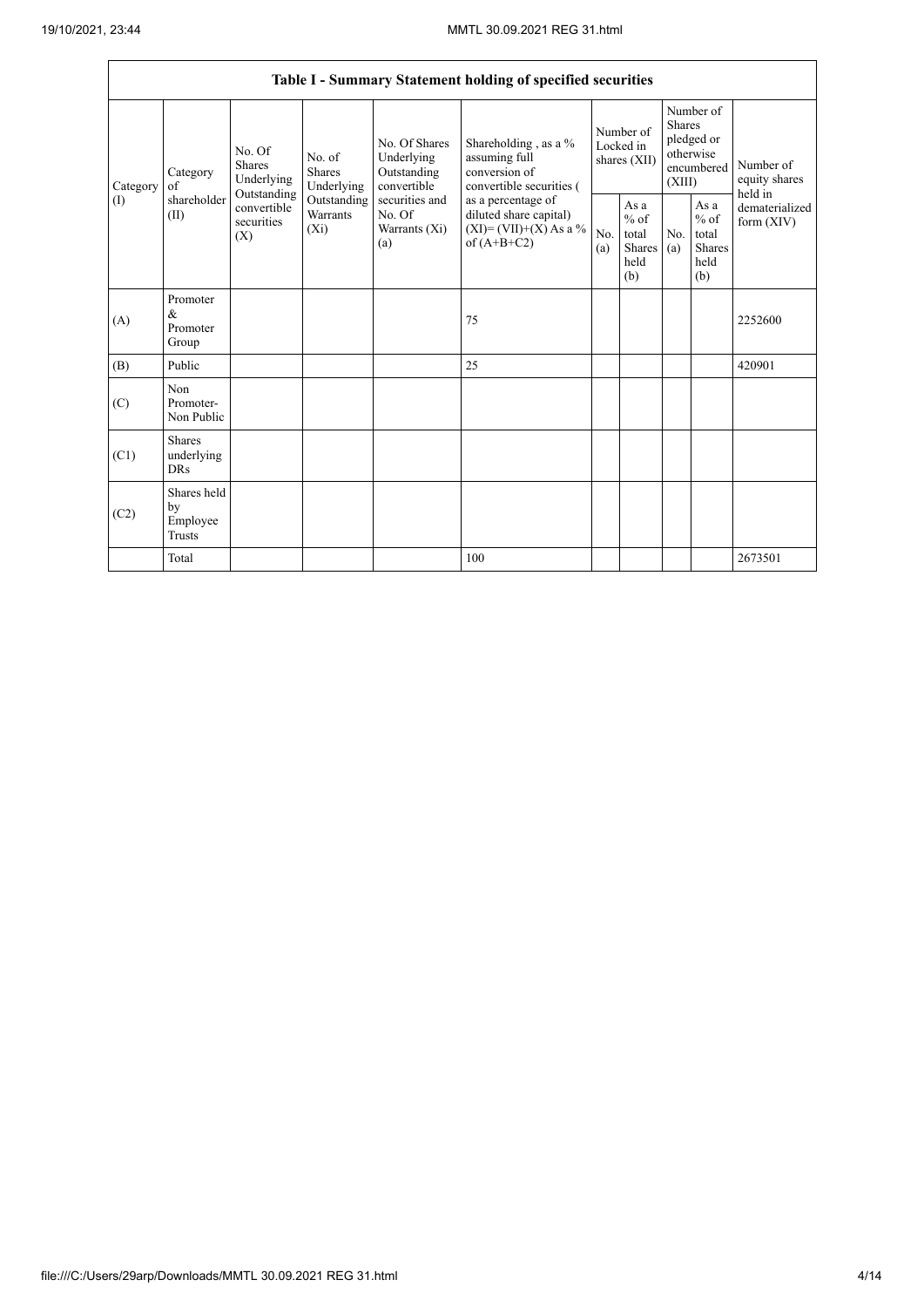.

L,

|                                                                                             | Table II - Statement showing shareholding pattern of the Promoter and Promoter Group                                |                         |                            |                       |                                    |                             |                                              |                               |               |                                 |                           |
|---------------------------------------------------------------------------------------------|---------------------------------------------------------------------------------------------------------------------|-------------------------|----------------------------|-----------------------|------------------------------------|-----------------------------|----------------------------------------------|-------------------------------|---------------|---------------------------------|---------------------------|
|                                                                                             |                                                                                                                     |                         | No. of                     | No. Of<br>Partly      | No. Of                             | Total<br>nos.               | Shareholding<br>as a % of total              | each class of securities (IX) |               | Number of Voting Rights held in |                           |
| Sr.                                                                                         | Category & Name<br>of the                                                                                           | Nos. Of<br>shareholders | fully<br>paid up<br>equity | paid-<br>up<br>equity | shares<br>underlying<br>Depository | shares<br>held<br>$(VII) =$ | no. of shares<br>(calculated as<br>per SCRR, | No of Voting (XIV) Rights     |               |                                 | Total<br>as a $\%$<br>of  |
|                                                                                             | Shareholders (I)                                                                                                    | (III)                   | shares<br>held<br>(IV)     | shares<br>held<br>(V) | Receipts<br>(VI)                   | $(IV)^+$<br>$(V)$ +<br>(VI) | 1957) (VIII)<br>As a % of<br>$(A+B+C2)$      | Class eg:<br>X                | Class<br>eg:y | Total                           | Total<br>Voting<br>rights |
| A                                                                                           | Table II - Statement showing shareholding pattern of the Promoter and Promoter Group                                |                         |                            |                       |                                    |                             |                                              |                               |               |                                 |                           |
| (1)                                                                                         | Indian                                                                                                              |                         |                            |                       |                                    |                             |                                              |                               |               |                                 |                           |
| (a)                                                                                         | Individuals/Hindu<br>undivided Family                                                                               | $\overline{c}$          | 500                        |                       |                                    | 500                         | 0.02                                         | 500                           |               | 500                             | 0.02                      |
| (d)                                                                                         | Any Other<br>(specify)                                                                                              | $\mathbf{1}$            | 2252100                    |                       |                                    | 2252100                     | 74.98                                        | 2252100                       |               | 2252100                         | 74.98                     |
| Sub-Total (A)<br>(1)                                                                        |                                                                                                                     | 3                       | 2252600                    |                       |                                    | 2252600                     | 75                                           | 2252600                       |               | 2252600 75                      |                           |
| (2)                                                                                         | Foreign                                                                                                             |                         |                            |                       |                                    |                             |                                              |                               |               |                                 |                           |
| Total<br>Shareholding<br>of Promoter<br>and Promoter<br>Group $(A)=$<br>$(A)(1)+(A)$<br>(2) |                                                                                                                     | 3                       | 2252600                    |                       |                                    | 2252600                     | 75                                           | 2252600                       |               | 2252600 75                      |                           |
| $\, {\bf B}$                                                                                | Table III - Statement showing shareholding pattern of the Public shareholder                                        |                         |                            |                       |                                    |                             |                                              |                               |               |                                 |                           |
| (1)                                                                                         | Institutions                                                                                                        |                         |                            |                       |                                    |                             |                                              |                               |               |                                 |                           |
| (3)                                                                                         | Non-institutions                                                                                                    |                         |                            |                       |                                    |                             |                                              |                               |               |                                 |                           |
| (a(i))                                                                                      | Individuals -<br>i.Individual<br>shareholders<br>holding nominal<br>share capital up to<br>Rs. 2 lakhs.             | 2126                    | 421400                     |                       |                                    | 421400                      | 14.03                                        | 421400                        |               | 421400                          | 14.03                     |
| (a(ii))                                                                                     | Individuals - ii.<br>Individual<br>shareholders<br>holding nominal<br>share capital in<br>excess of Rs. 2<br>lakhs. | 8                       | 262232                     |                       |                                    | 262232                      | 8.73                                         | 262232                        |               | 262232                          | 8.73                      |
| (e)                                                                                         | Any Other<br>(specify)                                                                                              | 12                      | 67268                      |                       |                                    | 67268                       | 2.24                                         | 67268                         |               | 67268                           | 2.24                      |
| Sub-Total (B)<br>(3)                                                                        |                                                                                                                     | 2146                    | 750900                     |                       |                                    | 750900                      | 25                                           | 750900                        |               | 750900                          | 25                        |
| <b>Total Public</b><br>Shareholding<br>$(B)=(B)(1)+$<br>$(B)(2)+(B)(3)$                     |                                                                                                                     | 2146                    | 750900                     |                       |                                    | 750900                      | 25                                           | 750900                        |               | 750900                          | 25                        |
| $\mathbf C$                                                                                 | Table IV - Statement showing shareholding pattern of the Non Promoter- Non Public shareholder                       |                         |                            |                       |                                    |                             |                                              |                               |               |                                 |                           |
| Total (<br>$A+B+C2$ )                                                                       |                                                                                                                     | 2149                    | 3003500                    |                       |                                    | 3003500                     | 100                                          | 3003500                       |               | 3003500                         | 100                       |
| Total<br>$(A+B+C)$                                                                          |                                                                                                                     | 2149                    | 3003500                    |                       |                                    | 3003500                     | 100                                          | 3003500                       |               | 3003500 100                     |                           |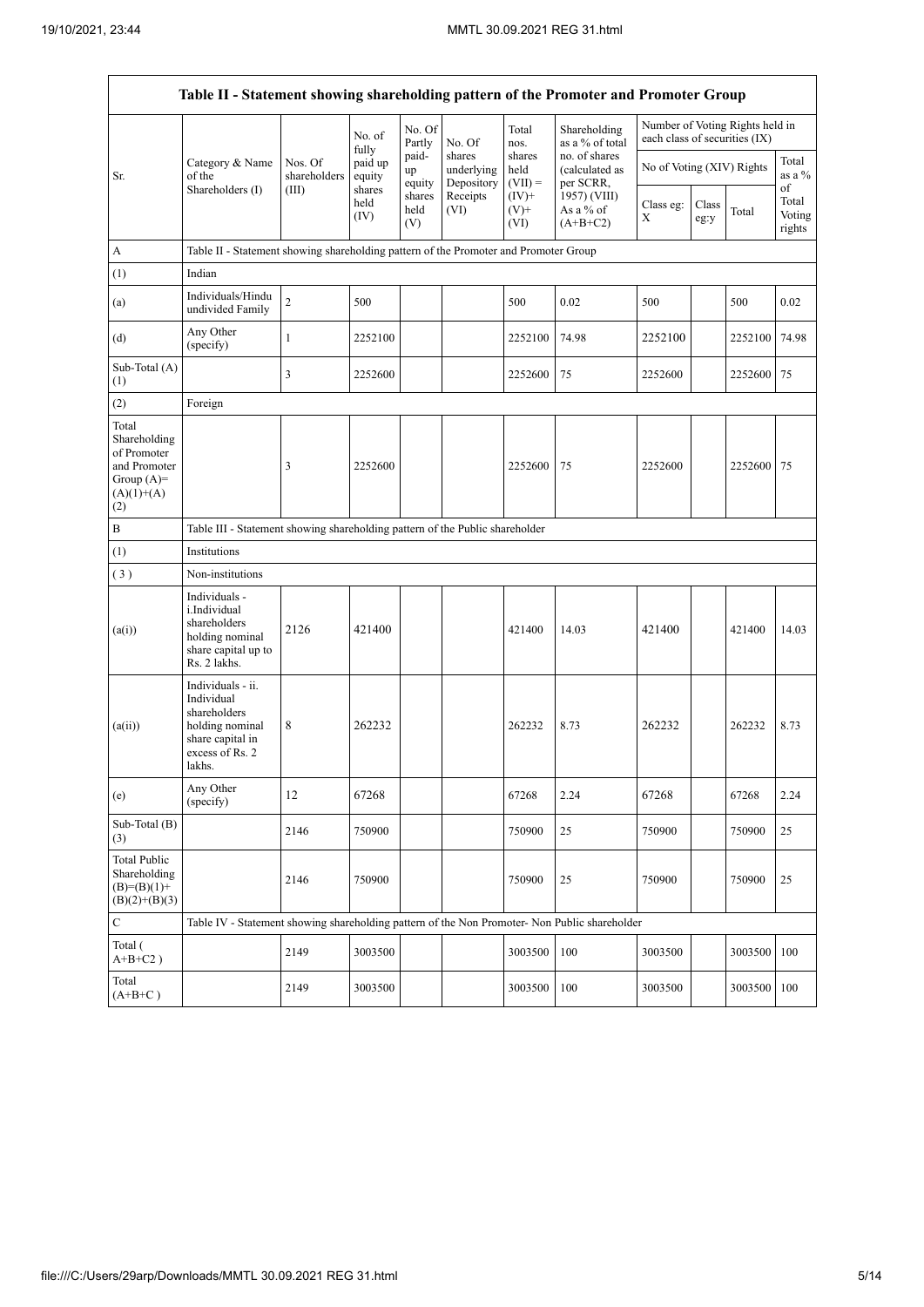|                                                                                         |                                                 |                                                                                                   |                                            | Table II - Statement showing shareholding pattern of the Promoter and Promoter Group          |            |                                                                                                                  |            |                                                          |                              |
|-----------------------------------------------------------------------------------------|-------------------------------------------------|---------------------------------------------------------------------------------------------------|--------------------------------------------|-----------------------------------------------------------------------------------------------|------------|------------------------------------------------------------------------------------------------------------------|------------|----------------------------------------------------------|------------------------------|
|                                                                                         | No. Of<br><b>Shares</b><br>Underlying           | No. of<br>Shares<br>Underlying                                                                    | No. Of Shares<br>Underlying<br>Outstanding | Shareholding, as a %<br>assuming full conversion of<br>convertible securities (as a           |            | Number of<br>Shares<br>Number of<br>pledged or<br>Locked in<br>otherwise<br>shares (XII)<br>encumbered<br>(XIII) |            | Number of<br>equity shares<br>held in                    |                              |
| Sr.                                                                                     | Outstanding<br>convertible<br>securities<br>(X) | convertible<br>Outstanding<br>securities and<br>Warrants<br>No. Of Warrants<br>$(X_i)$<br>(Xi)(a) |                                            | percentage of diluted share<br>capital) $(XI) = (VII)+(X) As$<br>a % of $(A+B+C2)$            | No.<br>(a) | As a<br>$%$ of<br>total<br>Shares<br>held<br>(b)                                                                 | No.<br>(a) | As a<br>$\%$ of<br>total<br><b>Shares</b><br>held<br>(b) | dematerialized<br>form (XIV) |
| А                                                                                       |                                                 |                                                                                                   |                                            | Table II - Statement showing shareholding pattern of the Promoter and Promoter Group          |            |                                                                                                                  |            |                                                          |                              |
| (1)                                                                                     | Indian                                          |                                                                                                   |                                            |                                                                                               |            |                                                                                                                  |            |                                                          |                              |
| (a)                                                                                     |                                                 |                                                                                                   |                                            | 0.02                                                                                          |            |                                                                                                                  |            |                                                          | 500                          |
| (d)                                                                                     |                                                 |                                                                                                   |                                            | 74.98                                                                                         |            |                                                                                                                  |            |                                                          | 2252100                      |
| Sub-Total (A)<br>(1)                                                                    |                                                 |                                                                                                   |                                            | 75                                                                                            |            |                                                                                                                  |            |                                                          | 2252600                      |
| (2)                                                                                     | Foreign                                         |                                                                                                   |                                            |                                                                                               |            |                                                                                                                  |            |                                                          |                              |
| Total<br>Shareholding<br>of Promoter<br>and Promoter<br>Group $(A)=$<br>$(A)(1)+(A)(2)$ |                                                 |                                                                                                   |                                            | 75                                                                                            |            |                                                                                                                  |            |                                                          | 2252600                      |
| B                                                                                       |                                                 |                                                                                                   |                                            | Table III - Statement showing shareholding pattern of the Public shareholder                  |            |                                                                                                                  |            |                                                          |                              |
| (1)                                                                                     | Institutions                                    |                                                                                                   |                                            |                                                                                               |            |                                                                                                                  |            |                                                          |                              |
| (3)                                                                                     | Non-institutions                                |                                                                                                   |                                            |                                                                                               |            |                                                                                                                  |            |                                                          |                              |
| (a(i))                                                                                  |                                                 |                                                                                                   |                                            | 14.03                                                                                         |            |                                                                                                                  |            |                                                          | 141901                       |
| (a(ii))                                                                                 |                                                 |                                                                                                   |                                            | 8.73                                                                                          |            |                                                                                                                  |            |                                                          | 262232                       |
| (e)                                                                                     |                                                 |                                                                                                   |                                            | 2.24                                                                                          |            |                                                                                                                  |            |                                                          | 16768                        |
| Sub-Total (B)<br>(3)                                                                    |                                                 |                                                                                                   |                                            | 25                                                                                            |            |                                                                                                                  |            |                                                          | 420901                       |
| Total Public<br>Shareholding<br>$(B)=(B)(1)+$<br>$(B)(2)+(B)(3)$                        |                                                 |                                                                                                   |                                            | 25                                                                                            |            |                                                                                                                  |            |                                                          | 420901                       |
| C                                                                                       |                                                 |                                                                                                   |                                            | Table IV - Statement showing shareholding pattern of the Non Promoter- Non Public shareholder |            |                                                                                                                  |            |                                                          |                              |
| Total (<br>$A+B+C2$ )                                                                   |                                                 |                                                                                                   |                                            | 100                                                                                           |            |                                                                                                                  |            |                                                          | 2673501                      |
| Total (A+B+C                                                                            |                                                 |                                                                                                   |                                            | 100                                                                                           |            |                                                                                                                  |            |                                                          | 2673501                      |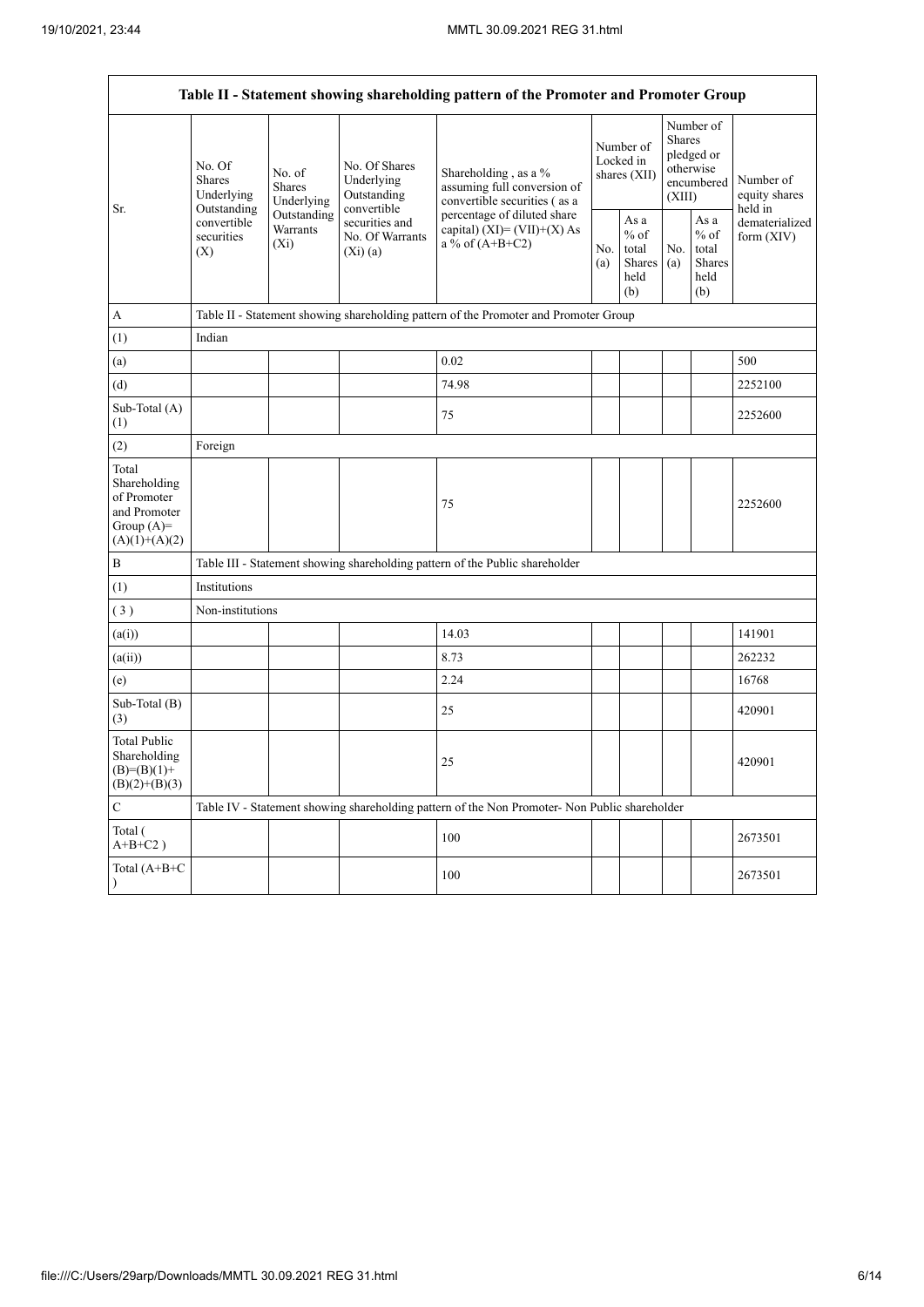|                                                                                                                                                                                          |                                                               | Individuals/Hindu undivided Family |                       |
|------------------------------------------------------------------------------------------------------------------------------------------------------------------------------------------|---------------------------------------------------------------|------------------------------------|-----------------------|
| Searial No.                                                                                                                                                                              | $\mathbf{1}$                                                  | $\overline{c}$                     |                       |
| Name of the<br>Shareholders (I)                                                                                                                                                          | Vikram R Sirur                                                | Alka Sirur                         | Click here to go back |
| PAN(II)                                                                                                                                                                                  | AHLPS2899B                                                    | AHLPS2898A                         | Total                 |
| No. of fully paid<br>up equity shares<br>held (IV)                                                                                                                                       | 300                                                           | 200                                | 500                   |
| No. Of Partly paid-<br>up equity shares<br>held (V)                                                                                                                                      |                                                               |                                    |                       |
| No. Of shares<br>underlying<br>Depository<br>Receipts (VI)                                                                                                                               |                                                               |                                    |                       |
| Total nos. shares<br>held $(VII) = (IV) +$<br>$(V)$ + $(VI)$                                                                                                                             | 300                                                           | 200                                | 500                   |
| Shareholding as a<br>% of total no. of<br>shares (calculated<br>as per SCRR,<br>1957) (VIII) As a<br>% of $(A+B+C2)$                                                                     | 0.01                                                          | 0.01                               | 0.02                  |
|                                                                                                                                                                                          | Number of Voting Rights held in each class of securities (IX) |                                    |                       |
| Class eg:X                                                                                                                                                                               | 300                                                           | 200                                | 500                   |
| Class eg:y                                                                                                                                                                               |                                                               |                                    |                       |
| Total                                                                                                                                                                                    | 300                                                           | 200                                | 500                   |
| Total as a % of<br><b>Total Voting rights</b>                                                                                                                                            | 0.01                                                          | 0.01                               | 0.02                  |
| No. Of Shares<br>Underlying<br>Outstanding<br>convertible<br>securities $(X)$                                                                                                            |                                                               |                                    |                       |
| No. of Shares<br>Underlying<br>Outstanding<br>Warrants (Xi)                                                                                                                              |                                                               |                                    |                       |
| No. Of Shares<br>Underlying<br>Outstanding<br>convertible<br>securities and No.<br>Of Warrants (Xi)<br>(a)                                                                               |                                                               |                                    |                       |
| Shareholding, as a<br>% assuming full<br>conversion of<br>convertible<br>securities (as a<br>percentage of<br>diluted share<br>capital) (XI)=<br>$(VII)+(Xi)(a)$ As a<br>% of $(A+B+C2)$ | 0.01                                                          | 0.01                               | 0.02                  |
| Number of Locked in shares (XII)                                                                                                                                                         |                                                               |                                    |                       |
| No. (a)                                                                                                                                                                                  |                                                               |                                    |                       |
| As a % of total<br>Shares held (b)                                                                                                                                                       |                                                               |                                    |                       |
|                                                                                                                                                                                          | Number of Shares pledged or otherwise encumbered (XIII)       |                                    |                       |
| No. (a)                                                                                                                                                                                  |                                                               |                                    |                       |
| As a % of total<br>Shares held (b)                                                                                                                                                       |                                                               |                                    |                       |
| Number of equity<br>shares held in<br>dematerialized<br>form (XIV)                                                                                                                       | 300                                                           | 200                                | 500                   |
| Reason for not providing PAN                                                                                                                                                             |                                                               |                                    |                       |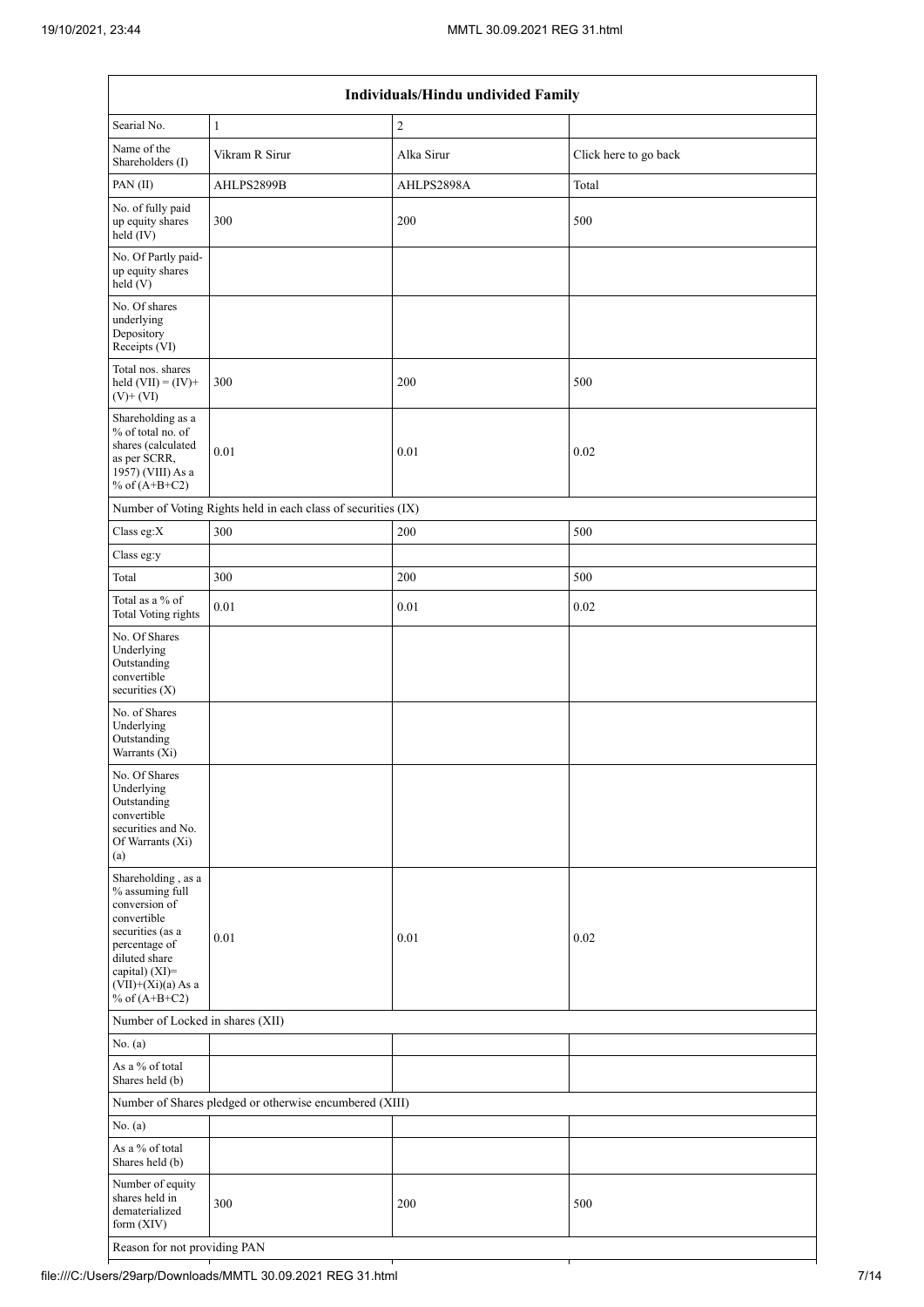| Reason for not<br>providing PAN |          |          |  |
|---------------------------------|----------|----------|--|
| Shareholder type                | Promoter | Promoter |  |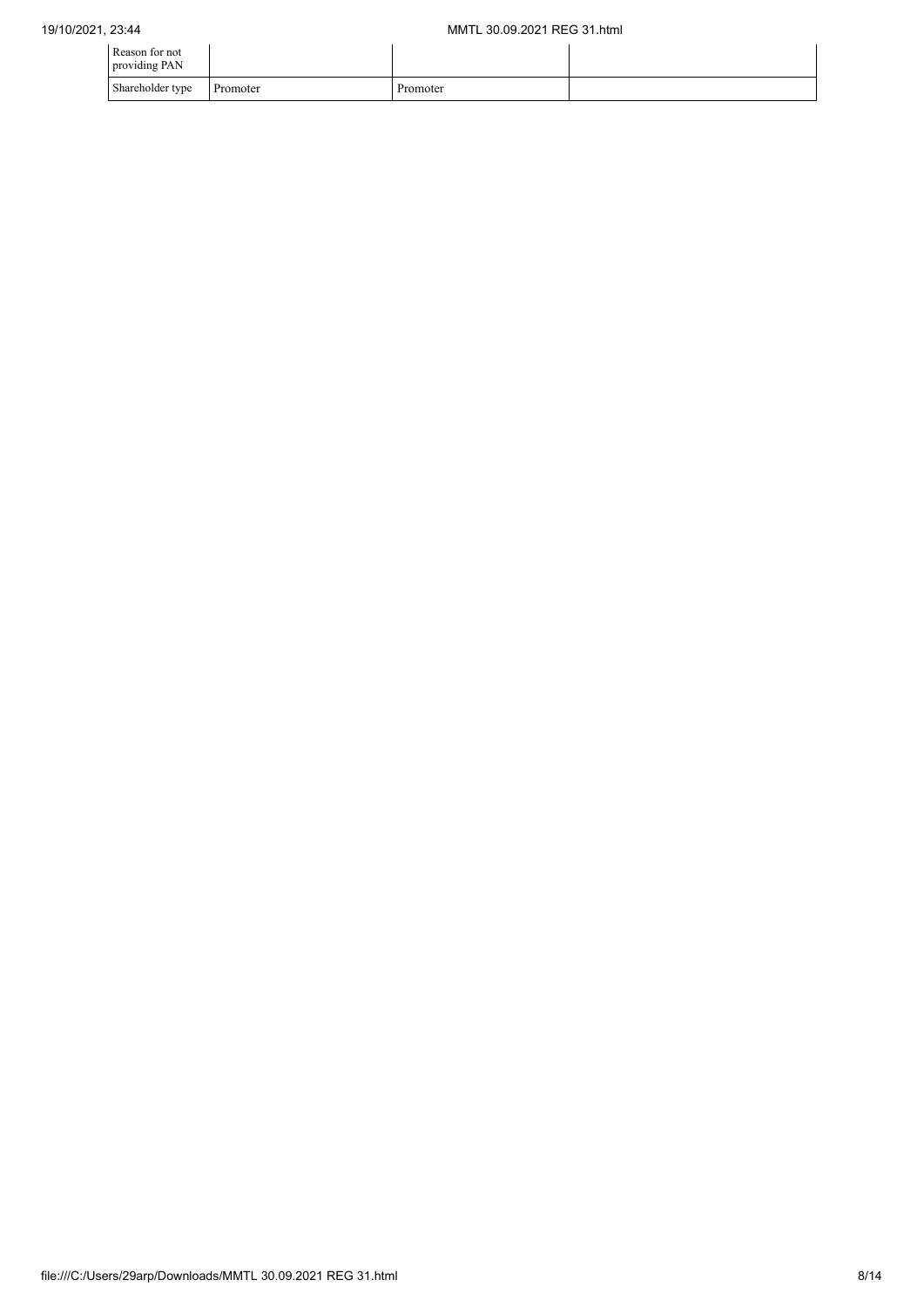|                                                                                                                                                                                      | Any Other (specify)                                           |                       |
|--------------------------------------------------------------------------------------------------------------------------------------------------------------------------------------|---------------------------------------------------------------|-----------------------|
| Searial No.                                                                                                                                                                          | $\mathbf{1}$                                                  |                       |
| Category                                                                                                                                                                             | <b>Bodies Corporate</b>                                       | Click here to go back |
| Name of the<br>Shareholders (I)                                                                                                                                                      | N A Sirur (Hubli) Pvt. Ltd.                                   |                       |
| PAN(II)                                                                                                                                                                              | AAACN6880G                                                    | Total                 |
| No. of the<br>Shareholders (I)                                                                                                                                                       | $\mathbf{1}$                                                  | $\mathbf{1}$          |
| No. of fully paid<br>up equity shares<br>$\text{held}(\text{IV})$                                                                                                                    | 2252100                                                       | 2252100               |
| No. Of Partly paid-<br>up equity shares<br>held (V)                                                                                                                                  |                                                               |                       |
| No. Of shares<br>underlying<br>Depository<br>Receipts (VI)                                                                                                                           |                                                               |                       |
| Total nos. shares<br>held $(VII) = (IV) +$<br>$(V)$ + $(VI)$                                                                                                                         | 2252100                                                       | 2252100               |
| Shareholding as a<br>% of total no. of<br>shares (calculated<br>as per SCRR,<br>1957) (VIII) As a<br>% of $(A+B+C2)$                                                                 | 74.98                                                         | 74.98                 |
|                                                                                                                                                                                      | Number of Voting Rights held in each class of securities (IX) |                       |
| Class eg: X                                                                                                                                                                          | 2252100                                                       | 2252100               |
| Class eg:y                                                                                                                                                                           |                                                               |                       |
| Total                                                                                                                                                                                | 2252100                                                       | 2252100               |
| Total as a % of<br>Total Voting rights                                                                                                                                               | 74.98                                                         | 74.98                 |
| No. Of Shares<br>Underlying<br>Outstanding<br>convertible<br>securities $(X)$                                                                                                        |                                                               |                       |
| No. of Shares<br>Underlying<br>Outstanding<br>Warrants (Xi)                                                                                                                          |                                                               |                       |
| No. Of Shares<br>Underlying<br>Outstanding<br>convertible<br>securities and No.<br>Of Warrants (Xi)<br>(a)                                                                           |                                                               |                       |
| Shareholding, as a<br>% assuming full<br>conversion of<br>convertible<br>securities (as a<br>percentage of<br>diluted share<br>capital) (XI)=<br>$(VII)+(X)$ As a %<br>of $(A+B+C2)$ | 74.98                                                         | 74.98                 |
| Number of Locked in shares (XII)                                                                                                                                                     |                                                               |                       |
| No. (a)                                                                                                                                                                              |                                                               |                       |
| As a % of total<br>Shares held (b)                                                                                                                                                   |                                                               |                       |
|                                                                                                                                                                                      | Number of Shares pledged or otherwise encumbered (XIII)       |                       |
| No. (a)                                                                                                                                                                              |                                                               |                       |
| As a % of total<br>Shares held (b)                                                                                                                                                   |                                                               |                       |
| Number of equity                                                                                                                                                                     | 2252100                                                       | 2252100               |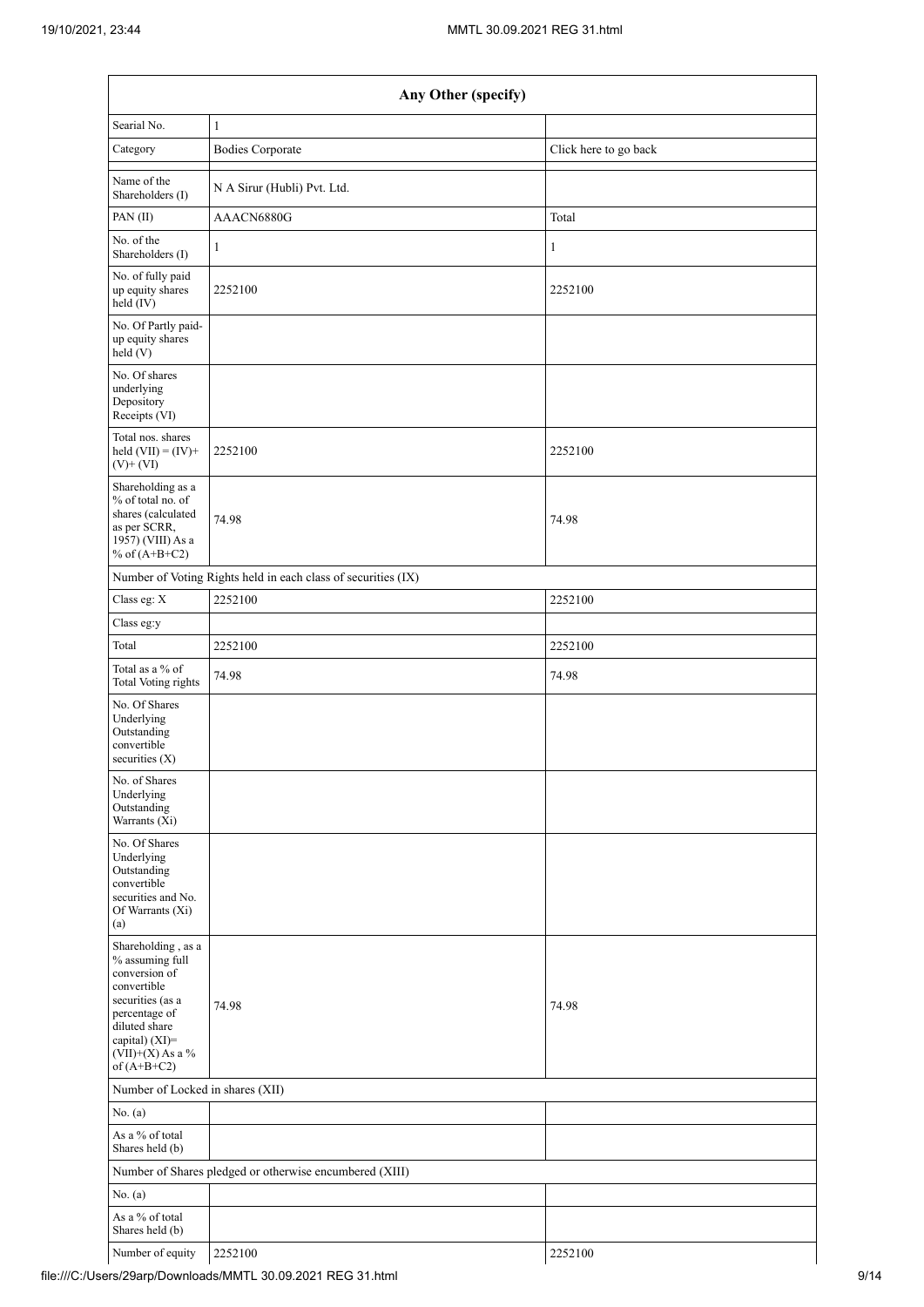## 19/10/2021, 23:44 MMTL 30.09.2021 REG 31.html

| shares held in<br>dematerialized<br>form $(XIV)$ |                |  |
|--------------------------------------------------|----------------|--|
| Reason for not providing PAN                     |                |  |
| Reason for not<br>providing PAN                  |                |  |
| Shareholder type                                 | Promoter Group |  |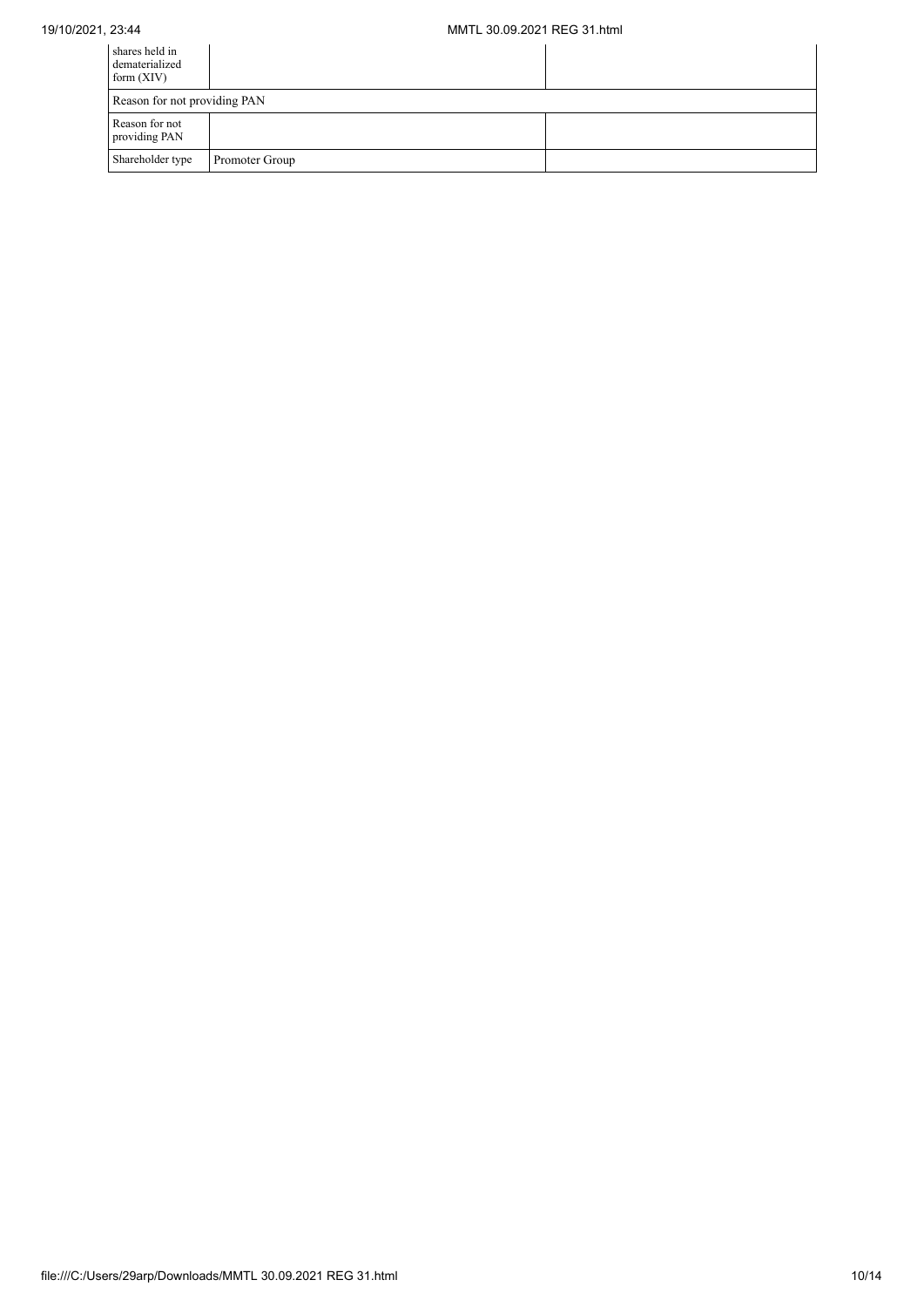$\overline{\phantom{a}}$ 

|                                                                                                                                                                                         | Individuals - ii. Individual shareholders holding nominal share capital in excess of Rs. 2 lakhs. |             |                          |                  |                          |
|-----------------------------------------------------------------------------------------------------------------------------------------------------------------------------------------|---------------------------------------------------------------------------------------------------|-------------|--------------------------|------------------|--------------------------|
| Searial No.                                                                                                                                                                             | $\mathbf{1}$                                                                                      | $\sqrt{2}$  | $\mathfrak{Z}$           | $\overline{4}$   |                          |
| Name of the<br>Shareholders (I)                                                                                                                                                         | SURESHKUMAR RAJMAL<br><b>SALGIA</b>                                                               | Aparna Kini | Manohar Kamalaksh<br>Rao | Shripad<br>Goggi | Click here to go<br>back |
| PAN(II)                                                                                                                                                                                 | ACPPS6073E                                                                                        | AAAPR9507M  | AAKPR1639N               | BFKPG2400J       | Total                    |
| No. of fully paid<br>up equity shares<br>held (IV)                                                                                                                                      | 44799                                                                                             | 42665       | 42665                    | 39437            | 169566                   |
| No. Of Partly paid-<br>up equity shares<br>held (V)                                                                                                                                     |                                                                                                   |             |                          |                  |                          |
| No. Of shares<br>underlying<br>Depository<br>Receipts (VI)                                                                                                                              |                                                                                                   |             |                          |                  |                          |
| Total nos. shares<br>held $(VII) = (IV) +$<br>$(V)$ + $(VI)$                                                                                                                            | 44799                                                                                             | 42665       | 42665                    | 39437            | 169566                   |
| Shareholding as a<br>% of total no. of<br>shares (calculated<br>as per SCRR,<br>1957) (VIII) As a<br>% of $(A+B+C2)$                                                                    | 1.49                                                                                              | 1.42        | 1.42                     | 1.31             | 5.65                     |
|                                                                                                                                                                                         | Number of Voting Rights held in each class of securities (IX)                                     |             |                          |                  |                          |
| Class eg: X                                                                                                                                                                             | 44799                                                                                             | 42665       | 42665                    | 39437            | 169566                   |
| Class eg:y                                                                                                                                                                              |                                                                                                   |             |                          |                  |                          |
| Total                                                                                                                                                                                   | 44799                                                                                             | 42665       | 42665                    | 39437            | 169566                   |
| Total as a % of<br><b>Total Voting rights</b>                                                                                                                                           | 1.49                                                                                              | 1.42        | 1.42                     | 1.31             | 5.65                     |
| No. Of Shares<br>Underlying<br>Outstanding<br>convertible<br>securities $(X)$                                                                                                           |                                                                                                   |             |                          |                  |                          |
| No. of Shares<br>Underlying<br>Outstanding<br>Warrants (Xi)                                                                                                                             |                                                                                                   |             |                          |                  |                          |
| No. Of Shares<br>Underlying<br>Outstanding<br>convertible<br>securities and No.<br>Of Warrants (Xi)<br>(a)                                                                              |                                                                                                   |             |                          |                  |                          |
| Shareholding, as a<br>% assuming full<br>conversion of<br>convertible<br>securities (as a<br>percentage of<br>diluted share<br>capital) $(XI)$ =<br>$(VII)+(X)$ As a %<br>of $(A+B+C2)$ | 1.49                                                                                              | 1.42        | 1.42                     | 1.31             | 5.65                     |
| Number of Locked in shares (XII)                                                                                                                                                        |                                                                                                   |             |                          |                  |                          |
| No. (a)                                                                                                                                                                                 |                                                                                                   |             |                          |                  |                          |
| As a % of total<br>Shares held (b)                                                                                                                                                      |                                                                                                   |             |                          |                  |                          |
| Number of equity<br>shares held in<br>dematerialized<br>form $(XIV)$                                                                                                                    | 44799                                                                                             | 42665       | 42665                    | 39437            | 169566                   |
| Reason for not providing PAN                                                                                                                                                            |                                                                                                   |             |                          |                  |                          |
| Reason for not<br>providing PAN                                                                                                                                                         |                                                                                                   |             |                          |                  |                          |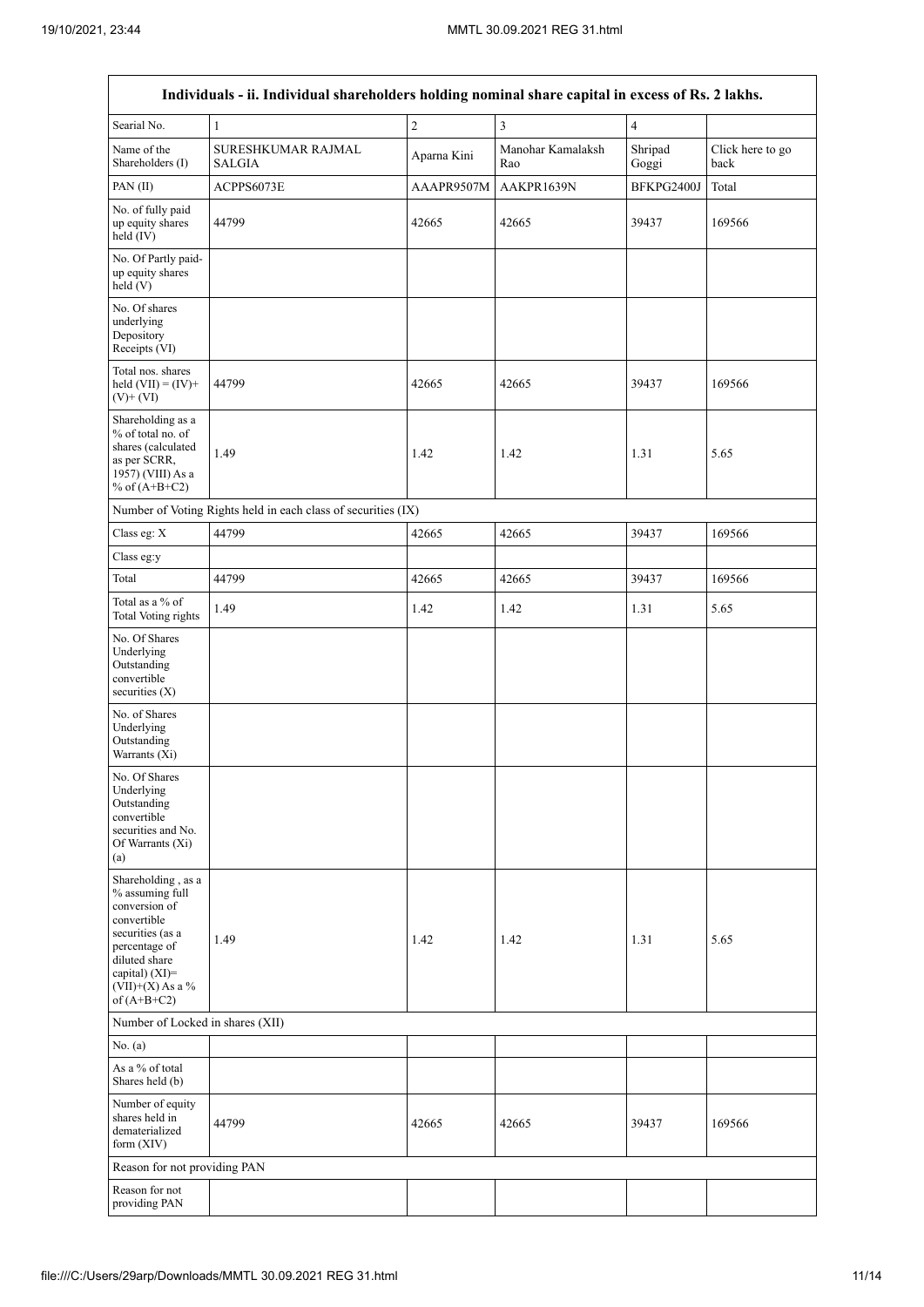| Searial No.                                                                                                                                                                        | $\mathbf{1}$                                                  | $\overline{c}$             | 3                            | $\overline{4}$      | 5             |                          |
|------------------------------------------------------------------------------------------------------------------------------------------------------------------------------------|---------------------------------------------------------------|----------------------------|------------------------------|---------------------|---------------|--------------------------|
| Category                                                                                                                                                                           | <b>Bodies Corporate</b>                                       | <b>Bodies</b><br>Corporate | Non-Resident<br>Indian (NRI) | Clearing<br>Members | <b>Trusts</b> |                          |
| Category / More<br>than 1 percentage                                                                                                                                               | More than 1 percentage of shareholding                        | Category                   | Category                     | Category            | Category      |                          |
| Name of the<br>Shareholders (I)                                                                                                                                                    | PRUDENTIAL MANAGEMENT AND<br>SERVICES PRIVATE LIMITED         |                            |                              |                     |               | Click here<br>to go back |
| PAN(II)                                                                                                                                                                            | AABCP3125F                                                    |                            |                              |                     |               | Total                    |
| No. of the<br>Shareholders (I)                                                                                                                                                     | $\mathbf{1}$                                                  | $\boldsymbol{7}$           | $\sqrt{2}$                   | 1                   | 1             | 11                       |
| No. of fully paid<br>up equity shares<br>$\text{held} (IV)$                                                                                                                        | 50000                                                         | 16732                      | 134                          | 202                 | 200           | 17268                    |
| No. Of Partly paid-<br>up equity shares<br>held(V)                                                                                                                                 |                                                               |                            |                              |                     |               |                          |
| No. Of shares<br>underlying<br>Depository<br>Receipts (VI)                                                                                                                         |                                                               |                            |                              |                     |               |                          |
| Total nos. shares<br>held $(VII) = (IV) +$<br>$(V)$ + $(VI)$                                                                                                                       | 50000                                                         | 16732                      | 134                          | 202                 | 200           | 17268                    |
| Shareholding as a<br>% of total no. of<br>shares (calculated<br>as per SCRR,<br>1957) (VIII) As a<br>% of $(A+B+C2)$                                                               | 1.66                                                          | 0.56                       | $\boldsymbol{0}$             | 0.01                | 0.01          | 0.58                     |
|                                                                                                                                                                                    | Number of Voting Rights held in each class of securities (IX) |                            |                              |                     |               |                          |
| Class eg: X                                                                                                                                                                        | 50000                                                         | 16732                      | 134                          | 202                 | 200           | 17268                    |
| Class eg:y                                                                                                                                                                         |                                                               |                            |                              |                     |               |                          |
| Total                                                                                                                                                                              | 50000                                                         | 16732                      | 134                          | 202                 | 200           | 17268                    |
| Total as a % of<br><b>Total Voting rights</b>                                                                                                                                      | 1.66                                                          | 0.56                       | $\boldsymbol{0}$             | $0.01\,$            | 0.01          | 0.58                     |
| No. Of Shares<br>Underlying<br>Outstanding<br>convertible<br>securities $(X)$                                                                                                      |                                                               |                            |                              |                     |               |                          |
| No. of Shares<br>Underlying<br>Outstanding<br>Warrants (Xi)                                                                                                                        |                                                               |                            |                              |                     |               |                          |
| No. Of Shares<br>Underlying<br>Outstanding<br>convertible<br>securities and No.<br>Of Warrants (Xi)<br>(a)                                                                         |                                                               |                            |                              |                     |               |                          |
| Shareholding, as a<br>% assuming full<br>conversion of<br>convertible<br>securities (as a<br>percentage of<br>diluted share<br>capital) (XI)=<br>(VII)+(X) As a %<br>of $(A+B+C2)$ | 1.66                                                          | 0.56                       | $\boldsymbol{0}$             | 0.01                | 0.01          | 0.58                     |
| Number of Locked in shares (XII)                                                                                                                                                   |                                                               |                            |                              |                     |               |                          |
| No. $(a)$                                                                                                                                                                          |                                                               |                            |                              |                     |               |                          |
| As a $\%$ of total<br>Shares held (b)                                                                                                                                              |                                                               |                            |                              |                     |               |                          |
| Number of equity<br>shares held in<br>dematerialized                                                                                                                               | $\boldsymbol{0}$                                              | 16232                      | 134                          | 202                 | 200           | 16768                    |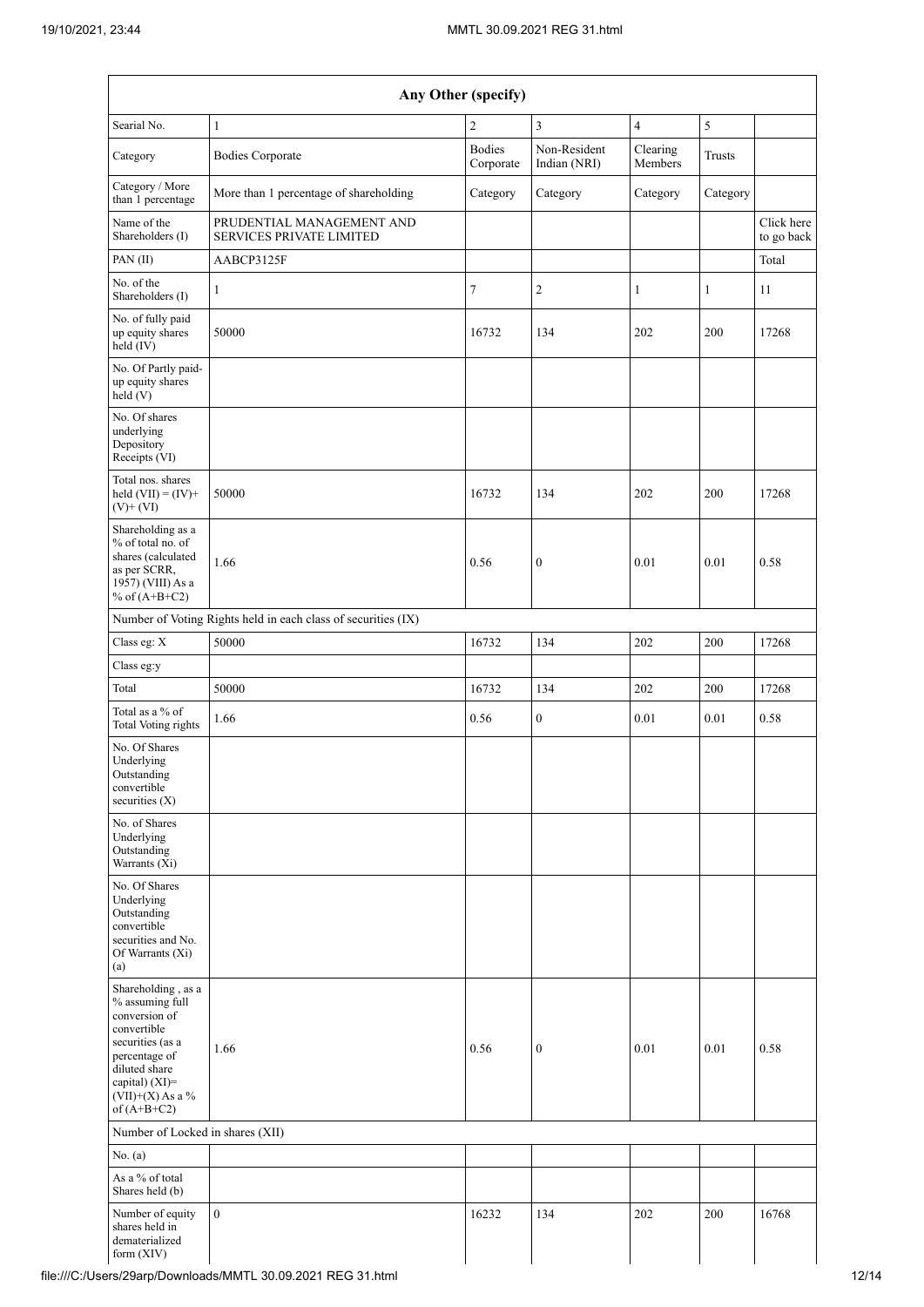| 19/10/2021, 23:44 | MMTL 30.09.2021 REG 31.html     |  |  |  |  |  |  |
|-------------------|---------------------------------|--|--|--|--|--|--|
|                   | Reason for not providing PAN    |  |  |  |  |  |  |
|                   | Reason for not<br>providing PAN |  |  |  |  |  |  |